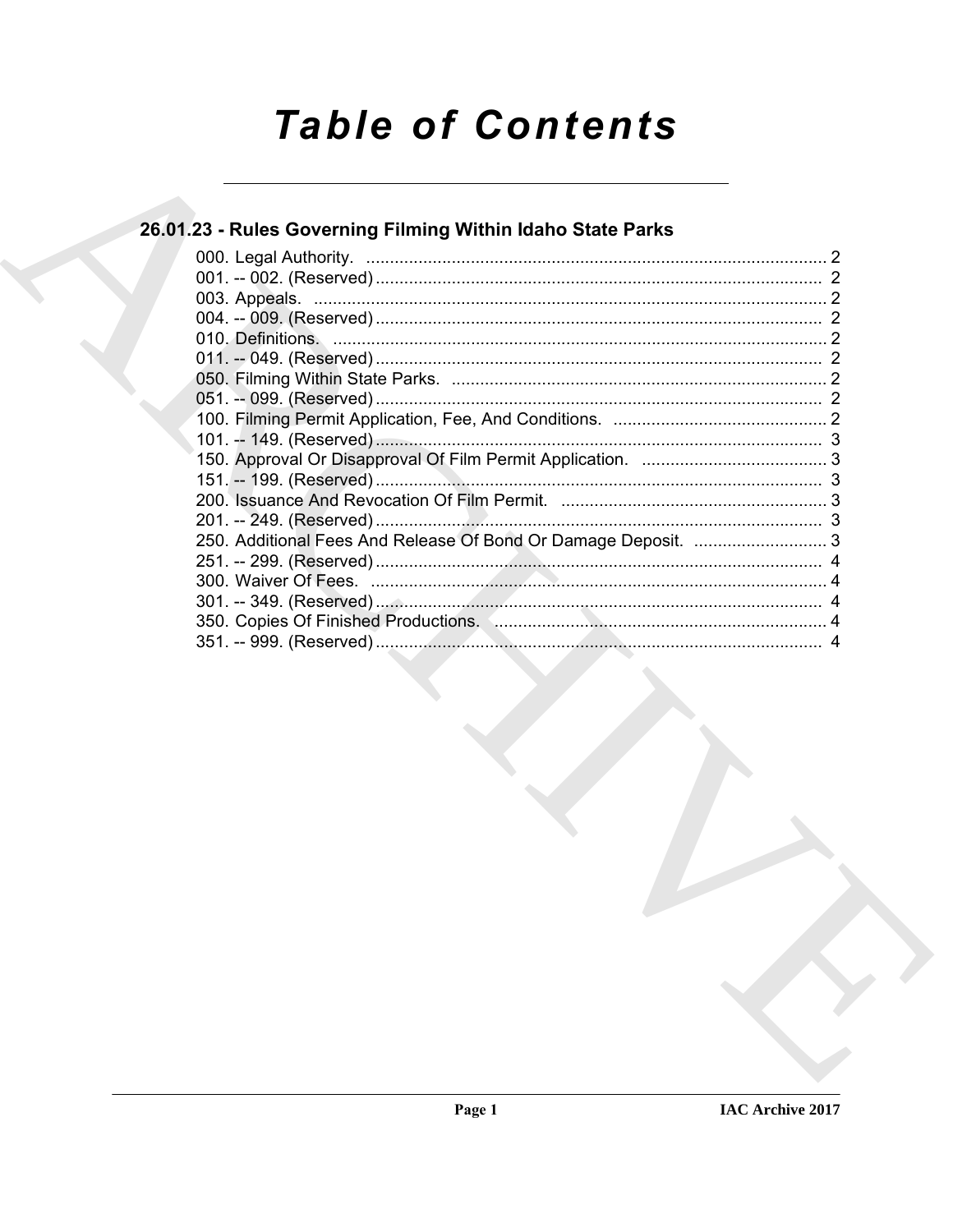#### **IDAPA 26 TITLE 01 CHAPTER 23**

#### **26.01.23 - RULES GOVERNING FILMING WITHIN IDAHO STATE PARKS**

#### <span id="page-1-1"></span><span id="page-1-0"></span>**000. LEGAL AUTHORITY.**

These rules are promulgated by the Idaho Parks and Recreation Board pursuant to Section 67-5201, et seq., Idaho Code, and Section 67-4223, Idaho Code, in order to establish procedures for the issuance of permits for filming within state parks.

#### <span id="page-1-2"></span>**001. -- 002. (RESERVED)**

#### <span id="page-1-3"></span>**003. APPEALS.**

Any requester who believes he has been adversely affected by the decision of the director may appeal that decision as outlined under IDAPA 26.01.01.250, "Rules of Administrative Procedure of the Idaho Park and Recreation Board."

(7-1-93)

#### <span id="page-1-4"></span>**004. -- 009. (RESERVED)**

#### <span id="page-1-10"></span><span id="page-1-5"></span>**010. DEFINITIONS.**

Certain terminology and phrases used in these rules shall have the following meanings unless a different meaning is expressly provided or unless the context clearly indicates otherwise. (7-1-93) expressly provided or unless the context clearly indicates otherwise.

**01. Applicant**. An individual or organization who submits an application to the Department to film ate parks for other than personal or news purposes. (7-1-93) within state parks for other than personal or news purposes.

<span id="page-1-13"></span><span id="page-1-12"></span><span id="page-1-11"></span>**02. Department**. The Idaho Department of Parks and Recreation. (7-1-93)

**03. Director**. The director of the Idaho Department of Parks and Recreation or the designee of the director. (7-1-93)

<span id="page-1-15"></span><span id="page-1-14"></span>**04.** Film and Filming. Still and movie camera filming and video taping. (7-1-93)

**05. Filmmaker**. An applicant who has received approval to film within state parks through the of a filming permit by the director. (7-1-93) issuance of a filming permit by the director.

#### <span id="page-1-6"></span>**011. -- 049. (RESERVED)**

#### <span id="page-1-19"></span><span id="page-1-7"></span>**050. FILMING WITHIN STATE PARKS.**

**26.61.23 - ROLES GOVERNING PILAIR OWTHN IDANO STATE PARKS<br>
(M).** LEGAL ALTITORITY he labor Parks and Revealed Donel generation Section 5.521, et set, labor (Victoria) (1991)<br>
(M). LEGAL ALTITORITY he labor Parks and Reve The Department recognizes the desire of individuals and organizations to film within the state parks. Individuals and organizations may film within state parks in a manner which is not disruptive to park users or resources when the filming is for personal or news purposes. Individuals and organizations that desire to film within state parks for other than personal or news purposes may do so only in accordance with the film permit requirements of Section 100 of this chapter.  $(7-1-93)$ this chapter. (7-1-93)

#### <span id="page-1-8"></span>**051. -- 099. (RESERVED)**

#### <span id="page-1-16"></span><span id="page-1-9"></span>**100. FILMING PERMIT APPLICATION, FEE, AND CONDITIONS.**

Persons or organizations that desire to film within a state park for other than personal or news purposes shall complete and submit a film permit application, on forms provided by the director, to the Idaho Department of Parks and Recreation, Statehouse Mail, Boise, ID 83720. (7-1-93)

**01. Application Fee**. Each application shall be accompanied by a nonrefundable application fee of one hundred dollars (\$100) which shall be in the form of a check or money order payable to the Idaho Department of Parks and Recreation (7-1-93) Parks and Recreation.

<span id="page-1-18"></span><span id="page-1-17"></span>**02. Conditions**. All applicants shall agree to film in a manner which is compatible with the activities of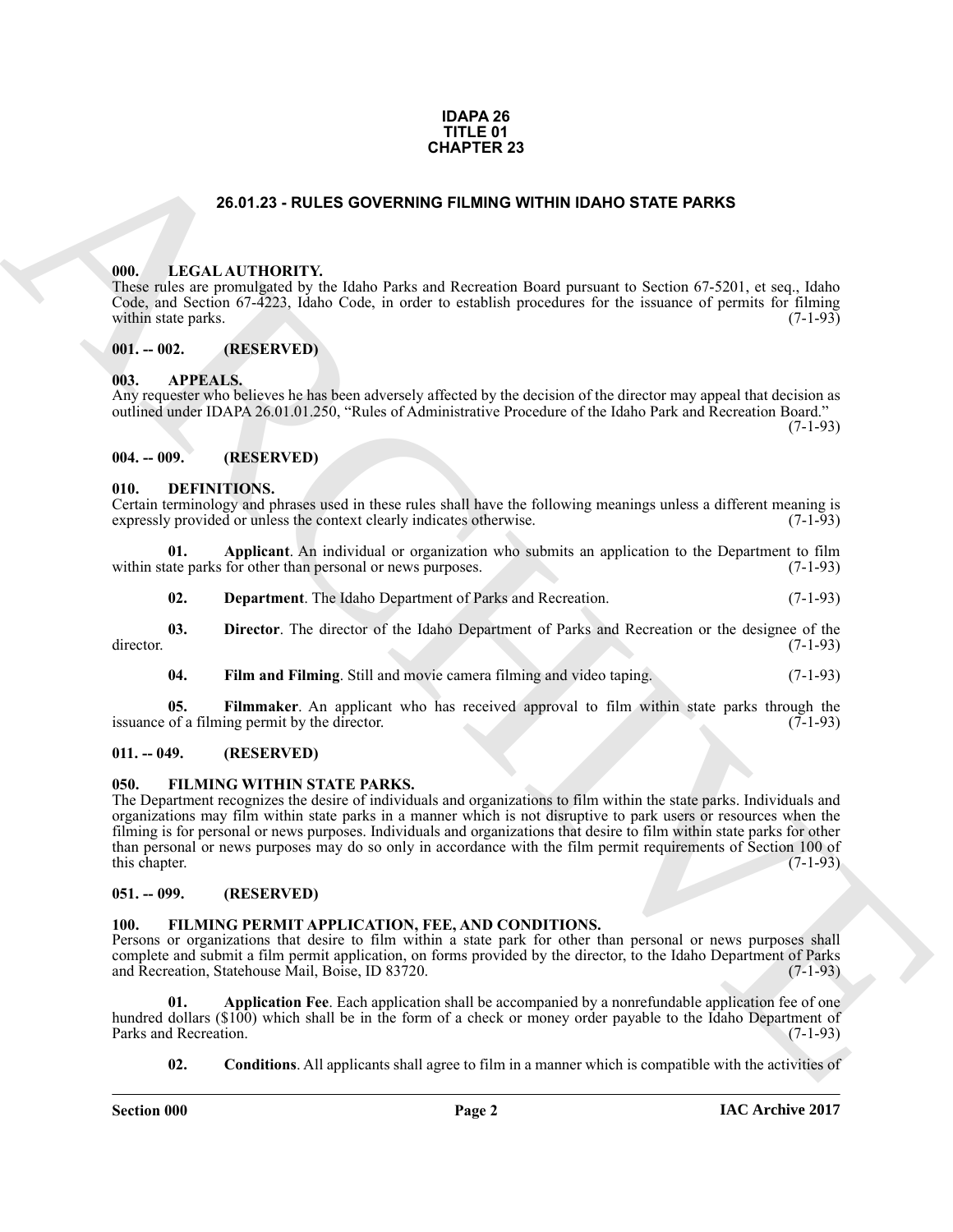## **Department of Parks and Recreation**

park visitors, does not damage facilities or resources, does not disrupt wildlife, does not imply the endorsement of the Department for the content of the film, acknowledges the cooperation of the Department, and conforms with all of the applicable statutes, rules, policies, and procedures of the Department and the instructions of the department staff who supervise the filming. (7-1-93)

#### <span id="page-2-0"></span>**101. -- 149. (RESERVED)**

#### <span id="page-2-11"></span><span id="page-2-1"></span>**150. APPROVAL OR DISAPPROVAL OF FILM PERMIT APPLICATION.**

<span id="page-2-12"></span>The director shall approve or disapprove a film permit application and establish the filming locations, time periods, and conditions for an approved application. The director may require an approved applicant to submit the following to the Department prior to the issuance of a film permit: (7-1-93)

Graduation of Baris and Recording to the summary that the summary which do the baris Side Point of Alexander China and the summary of Baris and the summary of the summary of the summary of the summary of the summary of th **01. Fees**. Fees payable to the Idaho Department of Parks and Recreation in the form of a check or money order in an amount, as determined by the director, which covers the charges for the facilities to be used by a filmmaker and any staff costs to be incurred by the Department due to the filming that are beyond the regular responsibilities of the staff of the Department. (7-1-93) responsibilities of the staff of the Department.

<span id="page-2-14"></span>**02. Security**. A bond or damage deposit payable to the Idaho Department of Parks and Recreation in an amount, as determined by the director, which is sufficient to cover any damages to park resources or facilities which may occur during the filming: and (7-1-93) may occur during the filming; and

<span id="page-2-13"></span>**03. Proof of Insurance**. Certification that an approved applicant has liability insurance in an amount, as determined by the director, which is sufficient to cover any liability costs associated with the actions of a filmmaker during filming, and that the State of Idaho and the Idaho Department of Parks and Recreation be named as insured parties. (7-1-93)

#### <span id="page-2-2"></span>**151. -- 199. (RESERVED)**

#### <span id="page-2-15"></span><span id="page-2-3"></span>**200. ISSUANCE AND REVOCATION OF FILM PERMIT.**

<span id="page-2-16"></span>**01. Issuance**. The director or designee of the director, shall issue a film permit to an approved applicant after the applicant has submitted to the Department any fees, bond or damage deposit, and insurance certification established pursuant to Section 150 of this chapter. (7-1-93) established pursuant to Section 150 of this chapter.

<span id="page-2-17"></span>**02. Revocation**. If a filmmaker does not comply with all of the applicable statutes, rules, policies, and procedures of the Department and the instructions of the department staff who supervise the filming, the director may<br>revoke a film permit. (7-1-93) revoke a film permit.

#### <span id="page-2-4"></span>**201. -- 249. (RESERVED)**

#### <span id="page-2-6"></span><span id="page-2-5"></span>**250. ADDITIONAL FEES AND RELEASE OF BOND OR DAMAGE DEPOSIT.**

After completion of filming the director shall determine if any additional fees are to be assessed a filmmaker and whether or not any bond or damage deposit submitted to the Department by a filmmaker may be released. (7-1-93)

<span id="page-2-10"></span>**01. Release of Security**. If the director determines that no additional fees are to be assessed and that a lamage deposit is to be released, then a bond or damage deposit shall be returned to a filmmaker. (7-1-93) bond or damage deposit is to be released, then a bond or damage deposit shall be returned to a filmmaker.

<span id="page-2-8"></span>**Notice of Deficiency**. If the director determines that additional fees are to be assessed or that a bond t is not to be released, then the filmmaker shall be so informed. (7-1-93) or damage deposit is not to be released, then the filmmaker shall be so informed.

<span id="page-2-9"></span>**03. Payment of Deficiency**. If a filmmaker pays additional fees in the form of a check or money order payable to the Idaho Department of Parks and Recreation which is submitted to the Department within thirty (30) days of receipt of the notice to pay the fees, then the director shall return a bond or damage deposit to a filmmaker.  $(7-1-93)$ 

<span id="page-2-7"></span>**04. Claim on Security**. If a filmmaker does not pay additional fees within the time period and in accordance with the procedures set forth above, then the director or designee of the director shall exercise the rights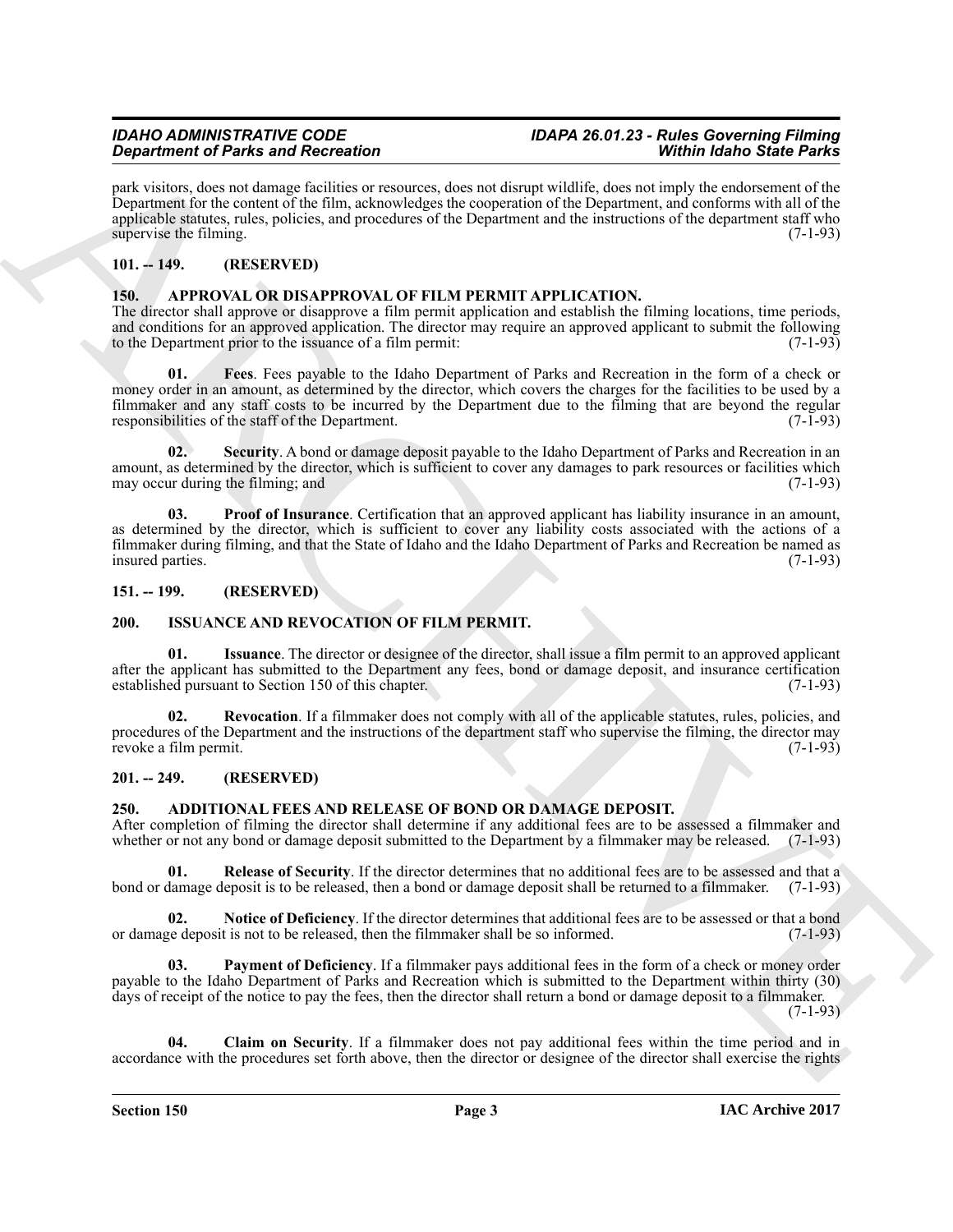### *Department of Parks and Recreation*

of the Department under a bond or damage deposit to pay the additional fees and so inform a filmmaker. (7-1-93)

#### <span id="page-3-0"></span>**251. -- 299. (RESERVED)**

#### <span id="page-3-6"></span><span id="page-3-1"></span>**300. WAIVER OF FEES.**

*Government of Parks and Recording*<br>
Ship delivery and the system of the state of the system of the state and so and so minimize a simulation.  $(7x^{1/2})$ <br>
Ship was the system of the system of the system of the system of t Application fees will be waived for filming done by nonprofit organizations. The director or designee of the director may also waive fees for filming done for a nonprofit organization by a commercial production company. If a commercial production is to occur during regular park hours, will take fewer than eight (8) hours on location, and will require minimal supervision from department staff, the director may waive fees. All other conditions shall be met. (7-1-93)

#### <span id="page-3-2"></span>**301. -- 349. (RESERVED)**

#### <span id="page-3-5"></span><span id="page-3-3"></span>**350. COPIES OF FINISHED PRODUCTIONS.**

Applications shall furnish an archive copy of the finished production to the Department. Public performance and reproduction rights will be retained by the owner of the material, and the Department reserves no rights to editorial control. Copies can be in any form that reasonably records that part of a production photographed on or from property administered by the Department. (7-1-93) administered by the Department.

<span id="page-3-4"></span>**351. -- 999. (RESERVED)**